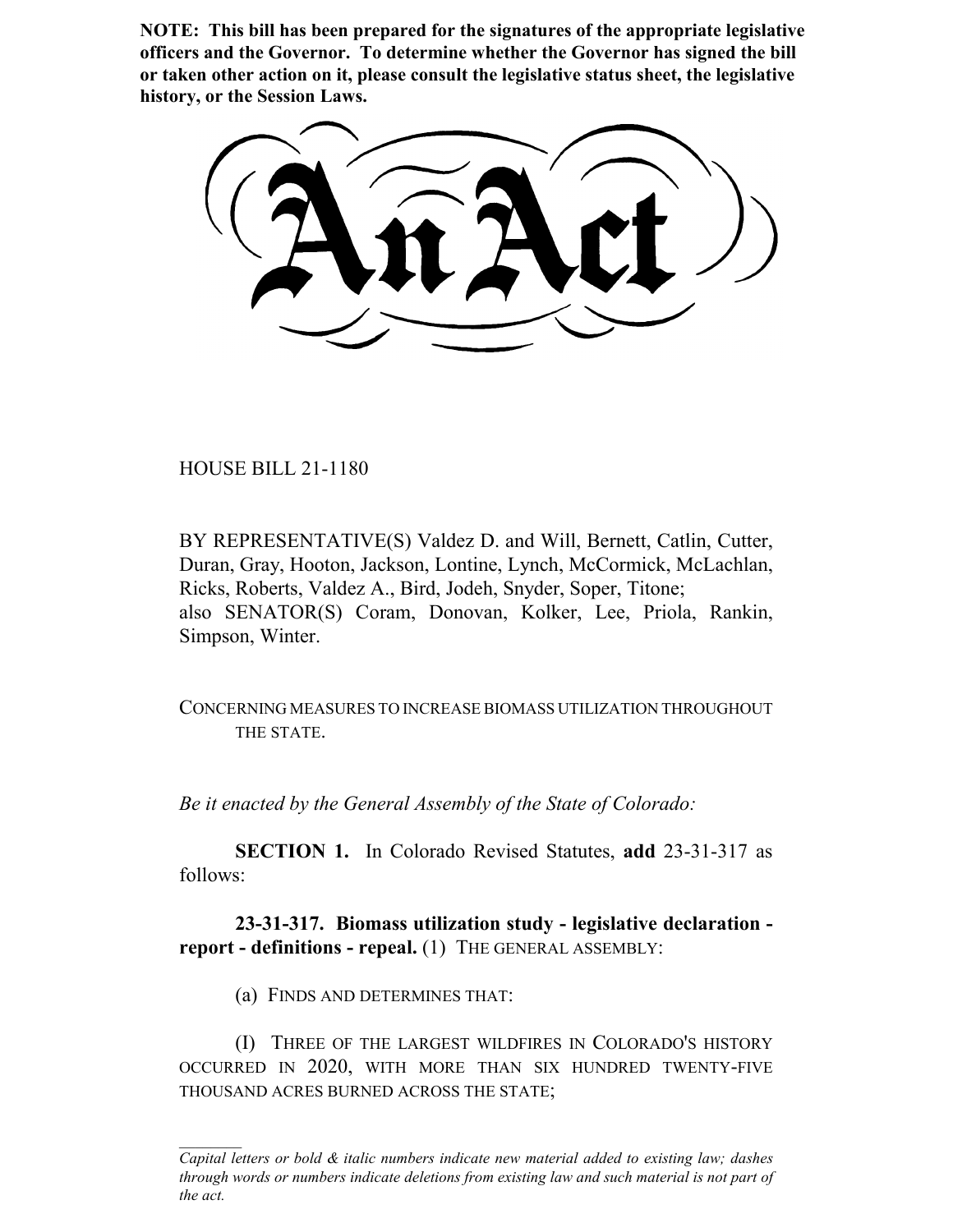(II) IT IS ESTIMATED THAT TWO HUNDRED FOURTEEN MILLION DOLLARS WAS SPENT IN COLORADO IN 2020 TO FIGHT FOREST FIRES;

(III) WITH ALMOST THREE MILLION PEOPLE IN COLORADO RESIDING IN THE WILDLAND-URBAN INTERFACE, THESE WILDFIRES THREATEN HUMAN LIFE AS WELL AS PRIVATE PROPERTY, PUBLIC INFRASTRUCTURE, AND THE ENVIRONMENT;

(IV) THE FOREST SERVICE HAS IMPLEMENTED A NUMBER OF STRATEGIES TO HELP MITIGATE THE RISK OF WILDFIRE, INCLUDING ENGAGING IN EDUCATIONAL OUTREACH, PROVIDING TECHNICAL ASSISTANCE TO COMMUNITIES IN THE WUI WITH THE DEVELOPMENT OF COMMUNITY WILDFIRE PROTECTION PLANS, AND TREATING FORESTED LANDS TO REDUCE THE AMOUNT OF FUEL;

(V) ONE PROMISING STRATEGY FOR WILDFIRE MITIGATION IS TO INCREASE THE UTILIZATION OF BIOMASS TO REDUCE FUEL; AND

(VI) INCREASED BIOMASS UTILIZATION WOULD PROVIDE OTHER ENVIRONMENTAL BENEFITS SUCH AS:

(A) USING BIOMASS FOR ELECTRIC AND HEAT GENERATION AS A MEANS TO FURTHER DIVERSIFY COLORADO'S RENEWABLE ENERGY PORTFOLIO AND, IN FURTHERANCE OF THE GOVERNOR'S "GREENHOUSE GAS POLLUTION REDUCTION ROADMAP" RELEASED ON JANUARY 14, 2021, PROVIDE A CARBON-NEUTRAL ALTERNATIVE ENERGY SOURCE TO FOSSIL FUELS; AND

(B) APPLYING BIOCHAR TO SOIL AS A MEANS TO IMPROVE SOIL HEALTH AND PROVIDE CARBON SEQUESTRATION; AND

(b) DECLARES THAT IT IS IN THE INTEREST OF THE STATE FOR THE FOREST SERVICE TO ADMINISTER A GRANT PROGRAM TO DEMONSTRATE BIOMASS UTILIZATION AS A MEANS TO INNOVATE WILDFIRE MITIGATION, RENEWABLE ENERGY DEVELOPMENT, SOIL HEALTH, CLIMATE CHANGE MITIGATION, AND CARBON SEQUESTRATION.

(2) AS USED IN THIS SECTION, UNLESS THE CONTEXT OTHERWISE REQUIRES:

PAGE 2-HOUSE BILL 21-1180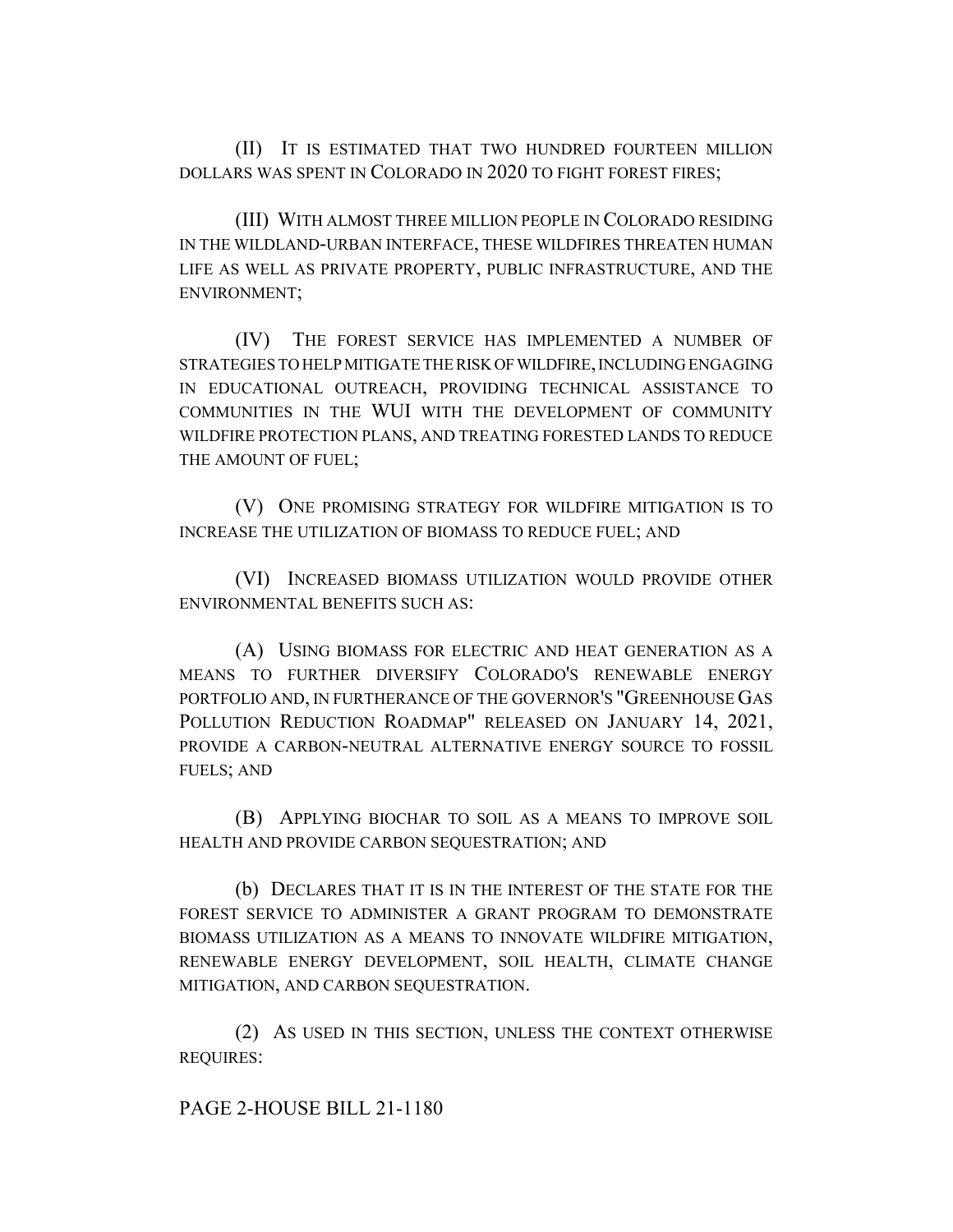(a) "BIOCHAR" MEANS A CHARCOAL THAT IS PRODUCED BY PYROLYSIS OF BIOMASS AND IS USED AS A SOIL AMENDMENT.

(b) "BIOMASS" HAS THE MEANING SET FORTH IN SECTION 40-2-124  $(1)(a)(I).$ 

(c) "FOREST SERVICE" HAS THE MEANING SET FORTH IN SECTION 23-31-310 (2)(c).

(d) "FUEL" HAS THE MEANING SET FORTH IN SECTION 23-31-310  $(2)(d)$ .

(e) "PYROLYSIS" HAS THE MEANING SET FORTH IN SECTION 40-2-124  $(1)(a)(V)$ .

(f) "WILDLAND-URBAN INTERFACE" OR "WUI" HAS THE MEANING SET FORTH IN SECTION 23-31-310 (2)(f).

(3) (a) THE BIOMASS UTILIZATION GRANT PROGRAM IS CREATED TO DEMONSTRATE THE UTILIZATION OF BIOMASS THROUGHOUT THE STATE. THE FOREST SERVICE, AT THE DISCRETION OF THE STATE FORESTER, MAY IMPLEMENT THE GRANT PROGRAM BY AWARDING UP TO TWO MILLION FIVE HUNDRED THOUSAND DOLLARS IN GRANTS FOR PROPOSED PROJECTS THAT SEEK TO DEMONSTRATE THE FOLLOWING REGARDING BIOMASS UTILIZATION:

(I) WILDFIRE PREVENTION AND MITIGATION BENEFITS DERIVED FROM ITS UTILIZATION;

(II) ENERGY BENEFITS DERIVED FROM INCREASING BIOMASS ENERGY GENERATION; OR

(III) AGRICULTURAL BENEFITS FROM INCREASING ITS USAGE AS BIOCHAR.

(b) THE FOREST SERVICE, AT THE DISCRETION OF THE STATE FORESTER, MAY ADMINISTER THE GRANT PROGRAM USING MONEY IN THE HEALTHY FORESTS AND VIBRANT COMMUNITIES FUND CREATED IN SECTION 23-31-313 (10) AND ANY GIFTS, GRANTS, OR DONATIONS RECEIVED. THE FOREST SERVICE MAY SEEK AND EXPEND GIFTS, GRANTS, AND DONATIONS TO FINANCE THE BIOMASS UTILIZATION GRANT PROGRAM.

PAGE 3-HOUSE BILL 21-1180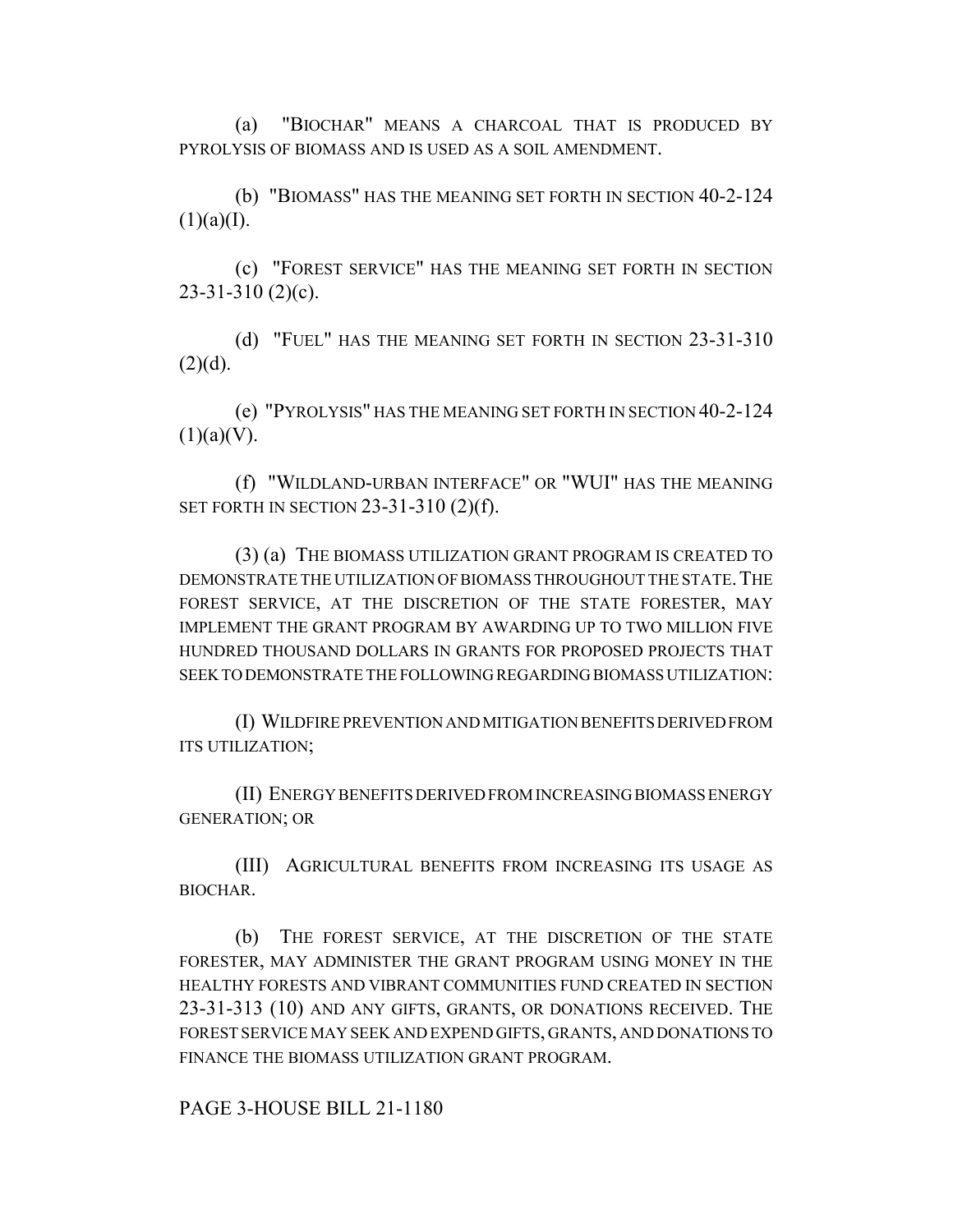(4) ON OR BEFORE MARCH 1,2023, AND ON OR BEFORE EACH MARCH 1 AFTER A YEAR IN WHICH THE FOREST SERVICE AWARDS ONE OR MORE GRANTS UNDER THE BIOMASS UTILIZATION GRANT PROGRAM, THE FOREST SERVICE SHALL SUBMIT A REPORT DESCRIBING EACH PROJECT FOR WHICH IT HAS AWARDED A GRANT IN THE PREVIOUS YEAR, INCLUDING A DESCRIPTION OF THE TYPE OF BIOMASS UTILIZATION THAT THE PROJECT DEMONSTRATES, THE GEOGRAPHIC AREA SERVED BY THE PROJECT, AND THE AMOUNT AWARDED FOR THE PROJECT, TO THE GOVERNOR AND THE AGRICULTURE, LIVESTOCK, AND WATER COMMITTEE OF THE HOUSE OF REPRESENTATIVES AND THE AGRICULTURE AND NATURAL RESOURCES COMMITTEE OF THE SENATE, OR ANY SUCCESSOR COMMITTEES.THE FOREST SERVICE SHALL POST THE REPORT ON ITS WEBSITE.

(5) THIS SECTION IS REPEALED, EFFECTIVE SEPTEMBER 1, 2026. BEFORE THE REPEAL, THIS SECTION IS SCHEDULED FOR REVIEW IN ACCORDANCE WITH SECTION 24-34-104.

**SECTION 2.** In Colorado Revised Statutes, 24-34-104, **add**  $(27)(a)(IX)$  as follows:

**24-34-104. General assembly review of regulatory agencies and functions for repeal, continuation, or reestablishment - legislative** declaration - repeal. (27) (a) The following agencies, functions, or both, are scheduled for repeal on September 1, 2026:

(IX) THE BIOMASS UTILIZATION GRANT PROGRAM IMPLEMENTED BY THE STATE FOREST SERVICE PURSUANT TO SECTION 23-31-317.

**SECTION 3. Act subject to petition - effective date.** This act takes effect at 12:01 a.m. on the day following the expiration of the ninety-day period after final adjournment of the general assembly; except that, if a referendum petition is filed pursuant to section 1 (3) of article V of the state constitution against this act or an item, section, or part of this act within such period, then the act, item, section, or part will not take effect unless approved by the people at the general election to be held in